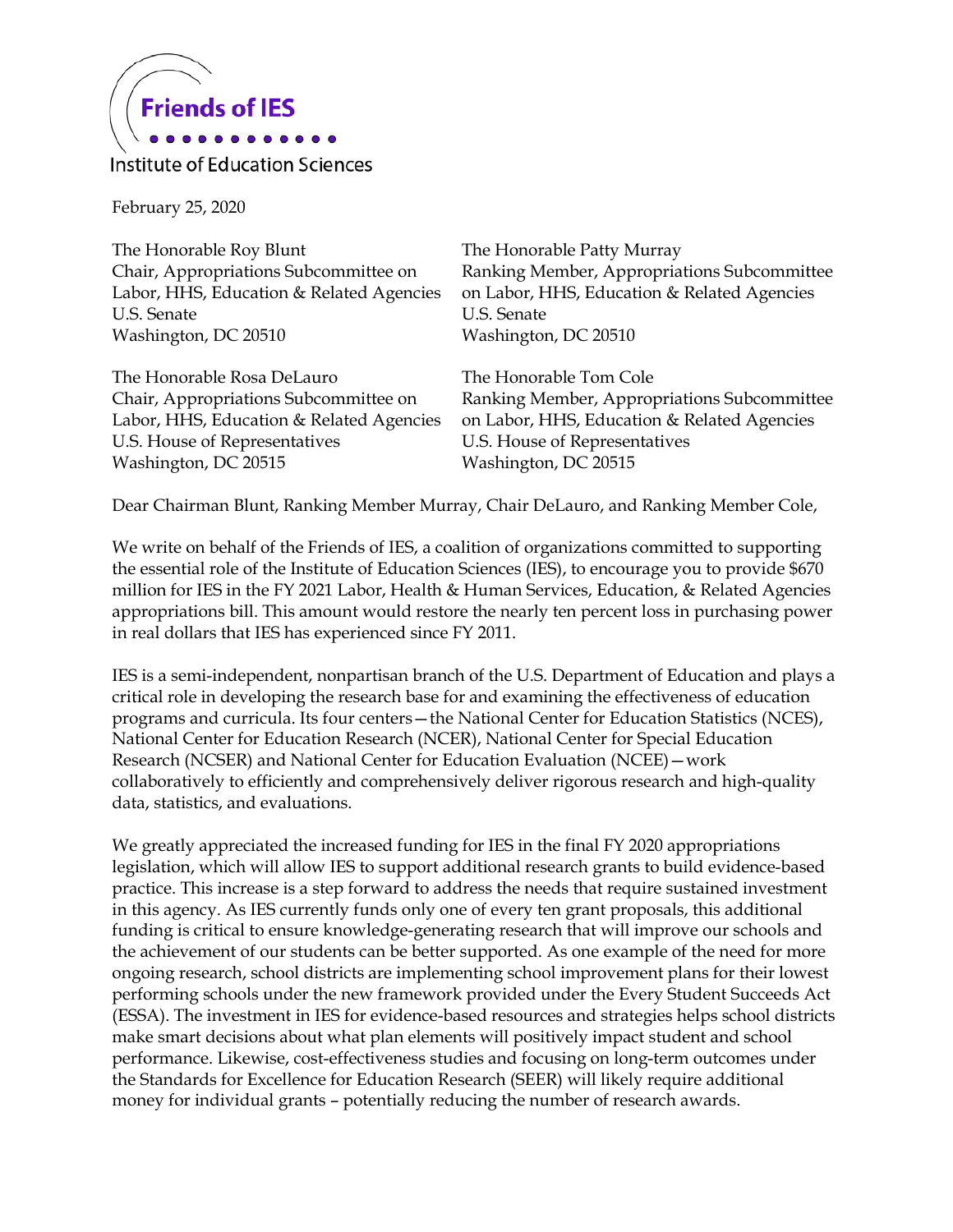IES has prioritized making its funded research findings and data more accessible to teachers and school leaders. Yet, insufficient funding for Research, Development, and Dissemination (RD&D) has constrained the ability to award grants in emerging lines of inquiry and tackle pressing questions about education, such as how to build effective leadership to support student learning, bolster the impact of technology in the classroom, address challenges facing rural districts, and improve literacy for adult learners. Additional investment in RD&D could also support additional research and communication of findings on areas of interest to teachers, including research-based reading instruction, effective technology use, and student engagement, including practice guides from the What Works Clearinghouse that synthesize research findings and provide recommendations supported by evidence and examples.

NCES, as one of the 13 federal principal statistical agencies, provides objective data, statistics, and reports on the condition of education in the United States. NCES also provides critical investment in State Longitudinal Data Systems, which have helped states link K-12, postsecondary, and workforce systems to gain a better understanding of education and workforce outcomes and serve as the basis of tools such as early warning systems that identify students at risk of dropping out of school. Sufficient funding for NCES would allow for more timely collection and dissemination of data on key indicators, including teacher salaries, the amount of loans taken out by undergraduate students, and the participation of students in English language learner programs.

The National Assessment of Educational Progress (NAEP) provides essential educational indicators on the progress of the nation's students and schools. Additional investment in NAEP is necessary to address increases in costs for developing and administering assessments to gauge long-term achievement trends not only in math and reading, but also in arts, economics, and geography, subjects where scheduled future assessments were canceled last year.

NCSER is the only federal agency specifically designated to develop and provide evaluations for programs for students with disabilities, but currently has a budget that has remained relatively flat since FY 2014. Research funded by NCSER has resulted in programs that support youth with high functioning autism experiencing high levels of anxiety, individuals with Down syndrome learning to read, and students with learning disabilities studying to master math word problems. NCSER also provides special educators and administrators research-based resources that support the provision of a free appropriate public education and interventions to foster self-determination in students with disabilities as they transition into adulthood. Additional investment in NCSER could support research that can contribute to identifying strategies that promote family engagement for students with disabilities, understanding the qualities of teacher preparation and professional development that improve academic outcomes for children with or at risk of disabilities, and evaluating the impact of career and technical education programs and policies on students with disabilities.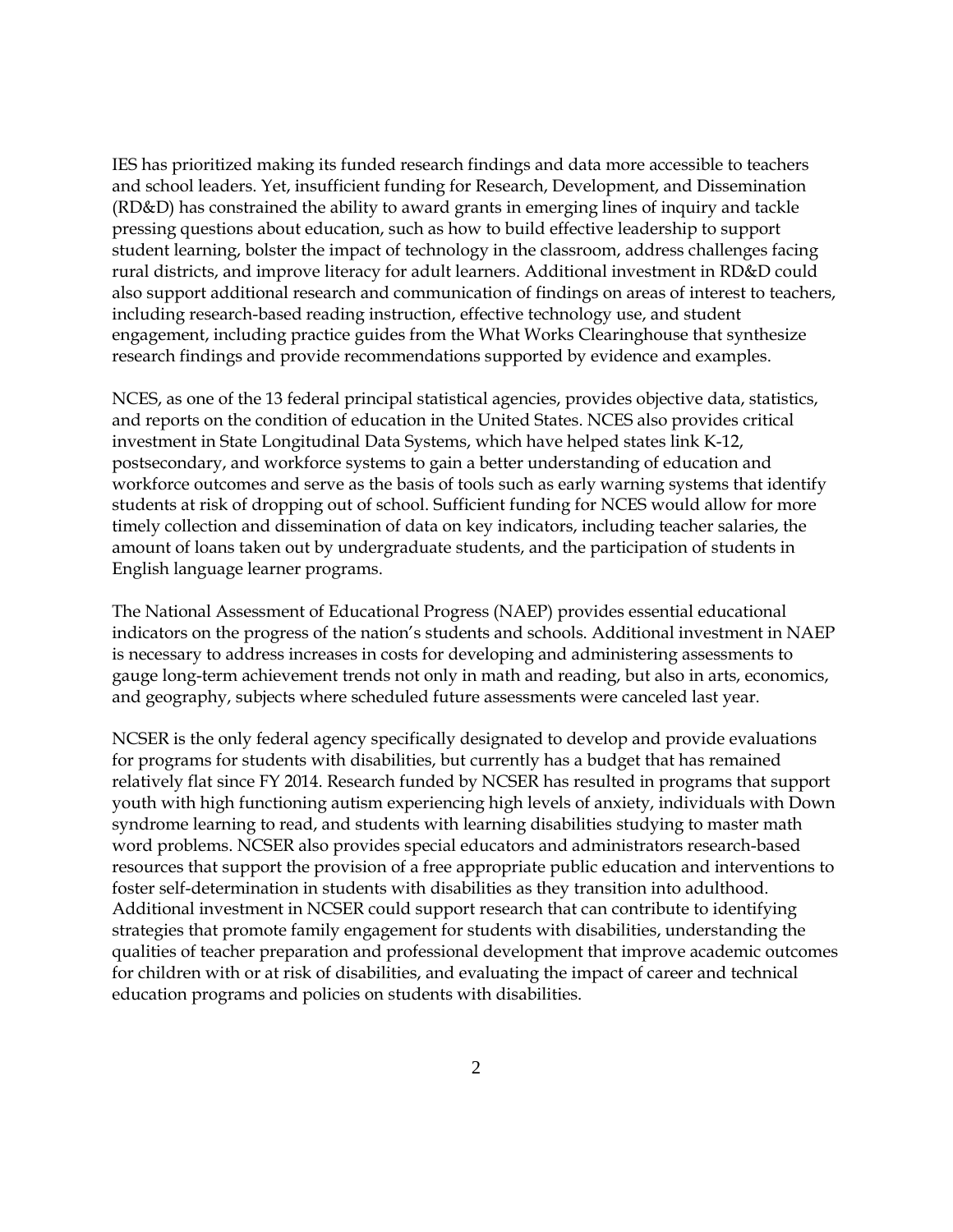The Regional Educational Laboratories (RELs) conduct applied research that is directly relevant to state and district administrators, principals and teachers. RELs also ensure that research is shared widely through its deep dissemination networks. Recent work across the REL network has focused on ways to address the teacher shortage; how to increase family involvement in developing foundational reading skills; and the relationship between teacher qualifications and student performance in Algebra I. This work is all driven by the state education agencies and other stakeholders in the regions. With additional resources the RELs could produce additional research-based materials to improve teaching and learning with consideration given to regional context.

We also appreciated the inclusion of language in the final FY 2020 appropriations legislation calling for the Department of Education to address how it will ensure adequate staffing levels in the FY 2021 Congressional Justification. In recent years, many IES staff have departed, leading to overall challenges in the execution of key research and evaluation activities. While the justification proposes an increase in staff overall for the Department of Education, we look forward to your continued oversight on this issue to ensure IES has the necessary staff to effectively carry out its mission.

Thank you for your attention to our request to appropriate \$670 million for IES. Improving educational outcomes require sustained investment in the research, data, and evaluation that drive the necessary tools and resources to support the success of our nation's students, teachers, and education leaders.

Sincerely,

American Educational Research Association American Psychological Association American Sociological Association American Statistical Association Association of American Universities Association of Population Centers Association of Public and Land-grant Universities (APLU) Autism Society of America Autism Speaks Boston University Carnegie Mellon University Consortium of Social Science Associations (COSSA) Council for Exceptional Children Council of Administrators of Special Education EDGE Federation of Associations in Behavioral & Brain Sciences Florida State University Institute for Higher Education Policy Johns Hopkins University Center for Research and Reform in Education